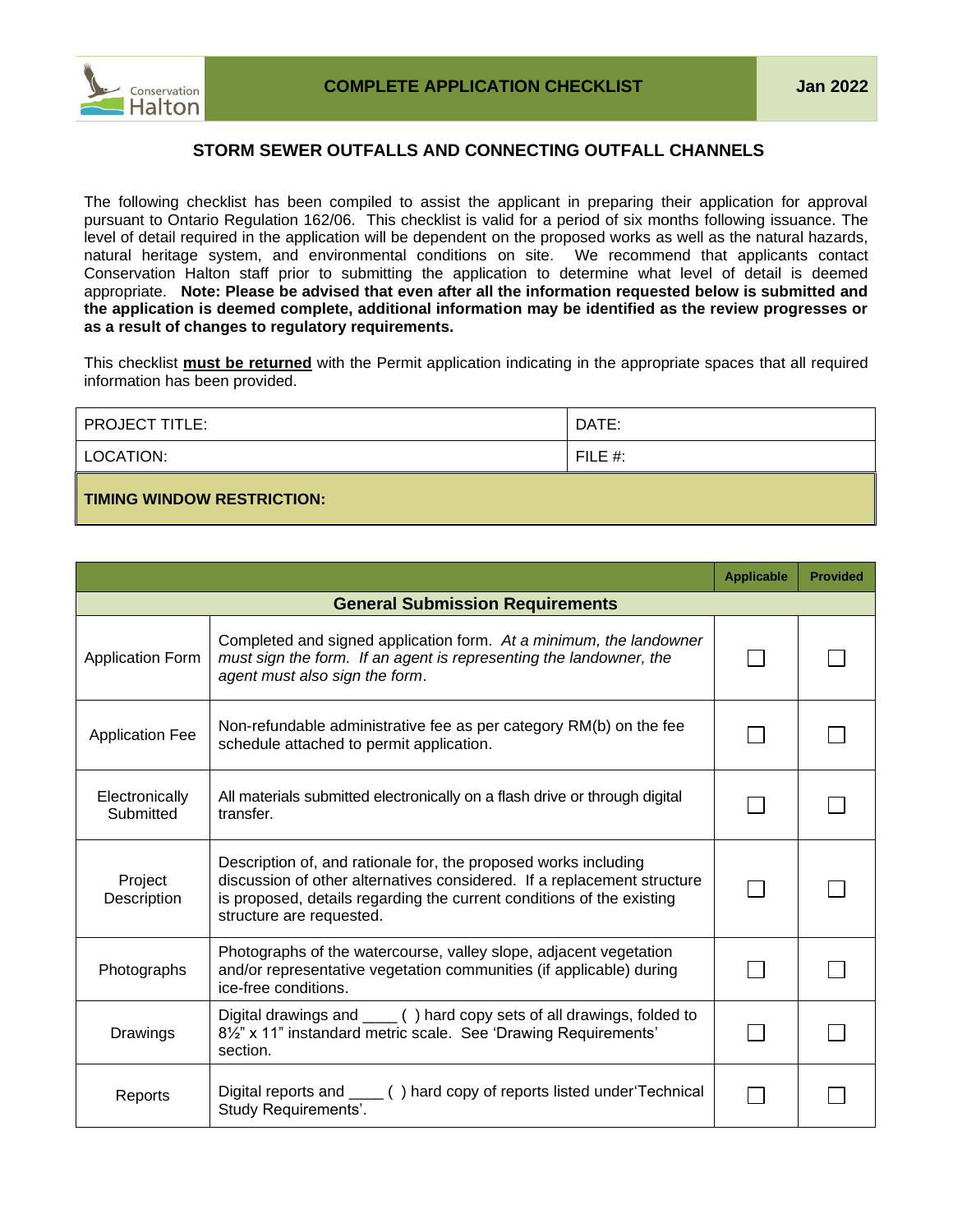|                         |                                                                                                                                                                                                                                                                                                                                                                                                                                                                                                                                                                                                                                          | <b>Applicable</b> | <b>Provided</b> |
|-------------------------|------------------------------------------------------------------------------------------------------------------------------------------------------------------------------------------------------------------------------------------------------------------------------------------------------------------------------------------------------------------------------------------------------------------------------------------------------------------------------------------------------------------------------------------------------------------------------------------------------------------------------------------|-------------------|-----------------|
| Qualified<br>Persons    | Where a drawing or report is required to be prepared by a P.Geo.,<br>P.Eng., OALA, or OLS, it must be stamped, dated and signed.                                                                                                                                                                                                                                                                                                                                                                                                                                                                                                         |                   |                 |
|                         | <b>Drawing Requirements</b>                                                                                                                                                                                                                                                                                                                                                                                                                                                                                                                                                                                                              |                   |                 |
| <b>Digital Copies</b>   | Technical drawings and plans provided in the most recent version of<br>AutoCAD and properly georeferenced to real world coordinates (i.e.<br>NAD83, UTM, Zone 17). File formats in order of preference are dgn,<br>dwg, and dxf.<br>GIS data and mapping should be submitted in an acceptable ESRI<br>format and be properly georeferenced to real world coordinates (i.e.,<br>NAD83, UTM, Zone 17). It is highly desirable that mapping related<br>data be submitted in ArcGIS Geodatabase format, containing all<br>spatial, attribute, metadata and spatial joins/data rules. ESRI shape<br>file format is an acceptable alternative. |                   |                 |
| Topographic<br>Survey   | Detailed topographic survey of the site by an OLS or qualified P.Eng.<br>extending a minimum 15m upstream and downstream of the project<br>footprint, with information collected at 1m intervals along the creek.<br>The survey is to identify/confirm/include items such as:<br>• Creek inverts, creek thalweg<br>Location of channel banks<br>Existing infrastructure/utilities<br>Observed water level<br>Slopes /valley walls/retaining walls (top and bottom of bank)                                                                                                                                                               |                   |                 |
| Plan View(s)            | Plan view(s) showing existing conditions and proposed development<br>conditions including:<br>• Detailed grading (clearly illustrate how the proposed works will<br>blend in with the undisturbed areas)<br>Limit of work/disturbance<br>Watercourse (bankfull width)<br>Culvert/Bridges<br>Location of approximated regulated limits (ARL) and applicable<br>natural hazards, specifically:                                                                                                                                                                                                                                             |                   |                 |
| Aerial<br>Photograph(s) | Plan view of the proposed works and limits of disturbance (or other,<br>specifically<br>), superimposed over top of<br>a recent aerial photograph of the site. Please specify date of imagery.                                                                                                                                                                                                                                                                                                                                                                                                                                           |                   |                 |
| Profile View(s)         | Existing and proposed longitudinal profile view(s) of the storm sewer<br>and outfall channel along the centreline to the bottom of the bed of the<br>main channel.                                                                                                                                                                                                                                                                                                                                                                                                                                                                       |                   |                 |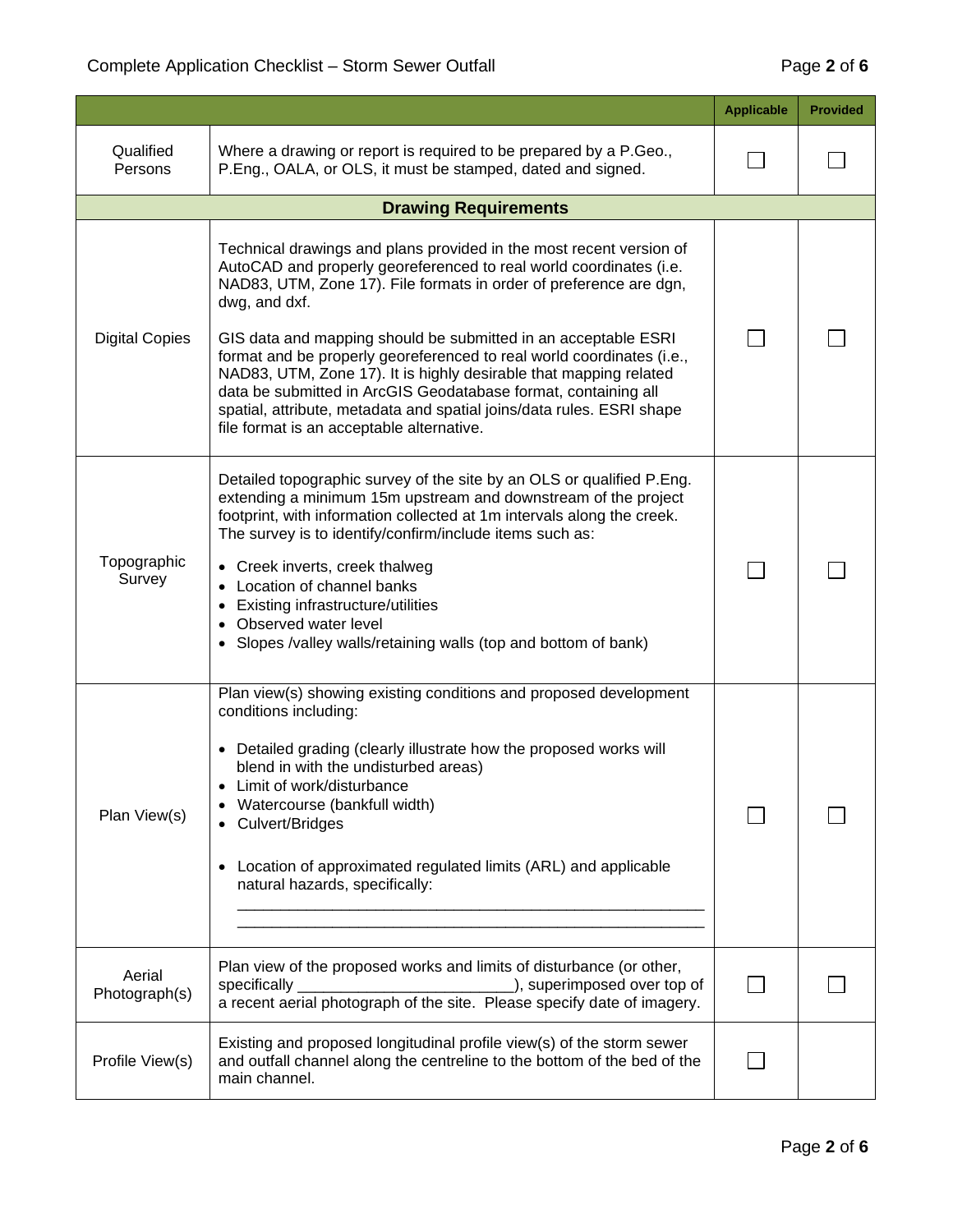|                                                         |                                                                                                                                                                                                                                                                                                                                                                                                                                                                                                                                                                                                             | <b>Applicable</b> | <b>Provided</b> |
|---------------------------------------------------------|-------------------------------------------------------------------------------------------------------------------------------------------------------------------------------------------------------------------------------------------------------------------------------------------------------------------------------------------------------------------------------------------------------------------------------------------------------------------------------------------------------------------------------------------------------------------------------------------------------------|-------------------|-----------------|
| Cross-sectional<br>View(s)                              | Existing and proposed cross sectional views of the outfall structure<br>and connecting channel.                                                                                                                                                                                                                                                                                                                                                                                                                                                                                                             |                   |                 |
| <b>Habitat Features</b>                                 | Plan, section and profile details of proposed habitat features (e.g.<br>wetland pocket, vegetation enhancements, etc.)                                                                                                                                                                                                                                                                                                                                                                                                                                                                                      |                   |                 |
| Substrate<br><b>Materials</b>                           | Type, size/gradation, and depth of appropriate substrate material<br>along the outfall channel and tie in point to the natural feature. Details<br>of how granular or native materials will be mixed into the substrate to<br>fill the void spaces must also be included.                                                                                                                                                                                                                                                                                                                                   |                   |                 |
| Existing<br>Vegetation                                  | A vegetation inventory is required (including scientific names, and ELC<br>community mapping to vegetation type). A Tree Preservation Plan is<br>also required. Tree protection fencing location and details must be<br>illustrated on the drawings. Follow applicable municipal guidelines, by-<br>laws and Conservation Halton's Guidelines for Landscaping and<br>Restoration Plans (2021), available at www.conservationhalton.ca.                                                                                                                                                                      |                   |                 |
| Proposed<br>Vegetation                                  | Details on restoration, including a locally native, non-invasive seed mix<br>for disturbed areas as well as compensatory trees and/or shrubs must<br>be indicated on the drawings (including scientific names). Follow<br>Conservation Halton's Guidelines for Landscaping and Restoration<br>Plans (2021), available at www.conservationhalton.ca. unless as<br>directed below:                                                                                                                                                                                                                            |                   |                 |
| Staging,<br>Phasing and<br><b>Access Route</b><br>Plans | Details regarding the sequence of construction with consideration of<br>site management, best management practices, and aquatic/terrestrial<br>timing window restrictions. The construction sequence should<br>consider:<br>• Vegetation removal,<br>In-stream works,<br>Wildlife rescue plans,<br>Seasonal timing of landscaping and bioengineering,<br>Stockpiling operations, etc.<br>The full limits of disturbance for access to the site must be delineated<br>with details regarding temporary crossings (if applicable). Efforts to<br>minimize the extent of the disturbance must be demonstrated. |                   |                 |
| Erosion and<br>Sediment<br><b>Control Plans</b>         | Details regarding sediment and erosion control measures, site<br>dewatering, equipment, materials, access to and from work area,<br>monitoring, site supervision, etc. See Erosion & Sediment Guidelines<br>for Urban Construction prepared by the Greater Golden Horseshoe<br>Area Conservation Authorities (www.sustainabletechnologies.ca) for<br>additional guidance.                                                                                                                                                                                                                                   |                   |                 |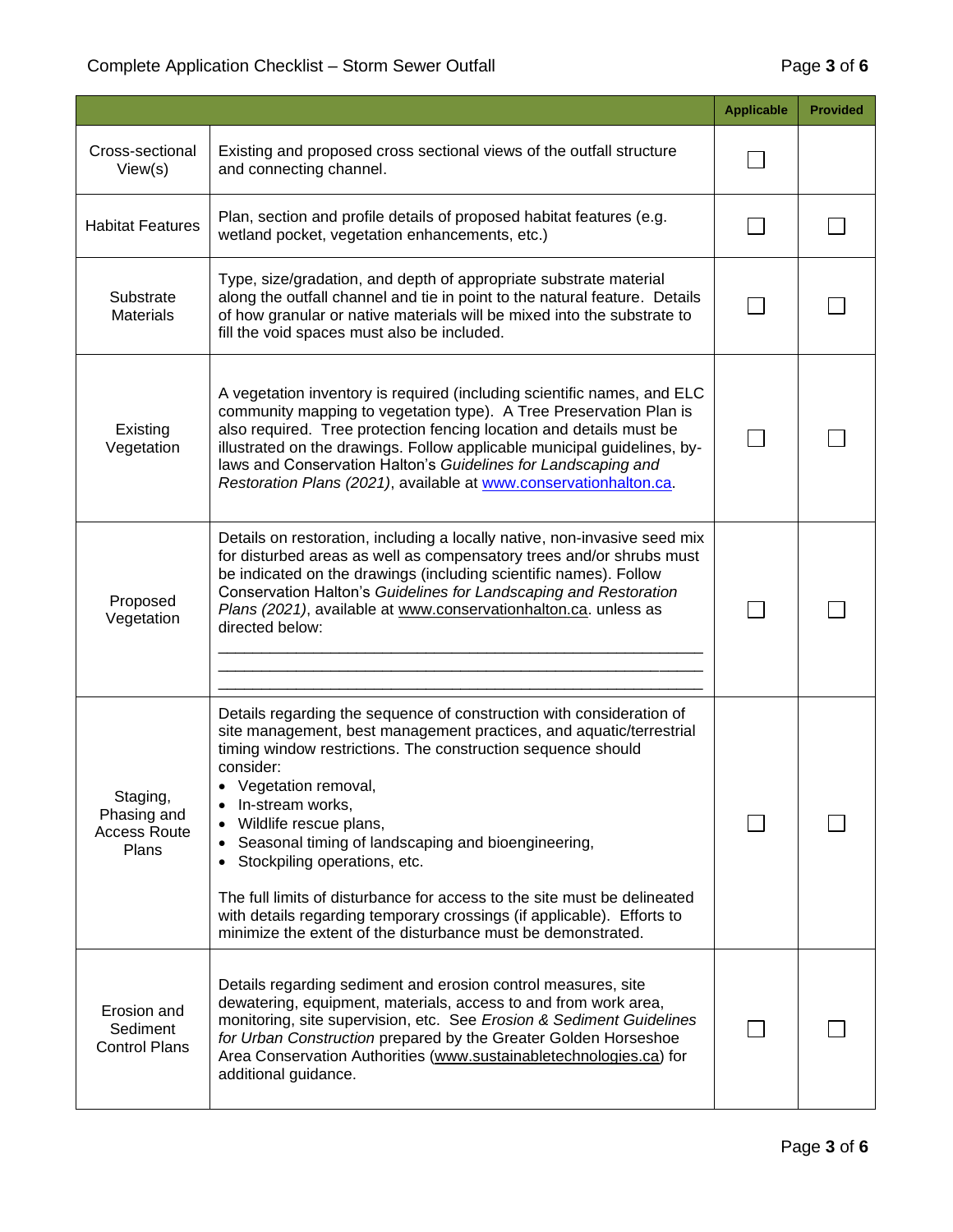|                                                 |                                                                                                                                                                                                                                                                                                                                                                                                                          | <b>Applicable</b> | <b>Provided</b> |
|-------------------------------------------------|--------------------------------------------------------------------------------------------------------------------------------------------------------------------------------------------------------------------------------------------------------------------------------------------------------------------------------------------------------------------------------------------------------------------------|-------------------|-----------------|
|                                                 | Above plan is to be prepared by a qualified professional (i.e. CISEC,<br>CPESC or an approved equivalent).                                                                                                                                                                                                                                                                                                               |                   |                 |
|                                                 | <b>Technical Study Requirements</b>                                                                                                                                                                                                                                                                                                                                                                                      |                   |                 |
|                                                 | (Studies pertaining to flooding and erosion hazards must be completed in accordance with the<br>Ministry of Northern Development, Natural Resources & Forestry (MNRF) Technical Guidelines (MNR, 2002).                                                                                                                                                                                                                  |                   |                 |
| Stormwater<br>Management                        | Detailed Stormwater Management Plan. Please refer to the local<br>municipality for design standards and reporting requirements. At a<br>minimum, details of existing and proposed catchment areas must be<br>provided as well as details for proposed water quality, quantity and<br>erosion controls.                                                                                                                   |                   |                 |
| <b>Outfall Channel</b><br>Design                | Assessment of discharge flows and corresponding velocities at the end<br>of pipe and within the outfall channel under the design storm events.<br>Calculations for proposed substrate sizing within the outfall channel,<br>with consideration of flows in the main channel (where appropriate).                                                                                                                         |                   |                 |
| Geotechnical<br>Assessment<br>(Slope Stability) | A geotechnical slope assessment by a qualified P. Eng to ensure the<br>proposed works will not negatively impact slope stability of the valley<br>wall.<br>In situations where a storm sewer outfall is required to be constructed<br>on valley walls greater than 6 metres in height, consideration must be<br>given to a drop shaft and tunnel design in order to protect the natural<br>integrity of the valley wall. |                   |                 |
| Fluvial<br>Geomorphic<br>Assessment             | A fluvial geomorphological assessment by a qualified licenced<br>professional.                                                                                                                                                                                                                                                                                                                                           |                   |                 |
| Hydrogeological<br>Assessment                   | A hydrogeological assessment by a qualified P.Eng. or P.Geo. to study<br>the potential impacts to surface/groundwater interactions at the site<br>related to dewatering and discharge activities. The assessment must<br>provide adaptive management, mitigation and monitoring strategies<br>with considerations for discharge (quality and quantity of water),<br>construction phasing, etc.                           |                   |                 |
| Hydrologic<br>Evaluation                        | Assessment of the impact of hydrologic changes to wetlands using a<br>multi-disciplinary approach by Qualified Person(s).                                                                                                                                                                                                                                                                                                |                   |                 |
| <b>Aquatic Habitat</b><br>Assessment            | Detailed description and habitat map of in-stream and bank habitat<br>features including bankfull width, pools, riffles, undercut banks,<br>eroding banks, root wads and large woody debris, thalweg/low flow<br>location, backwater areas, substrate type, etc. See the Interim<br>Environmental Guide for Fisheries (MTO, April 2020) for further<br>guidance.                                                         |                   |                 |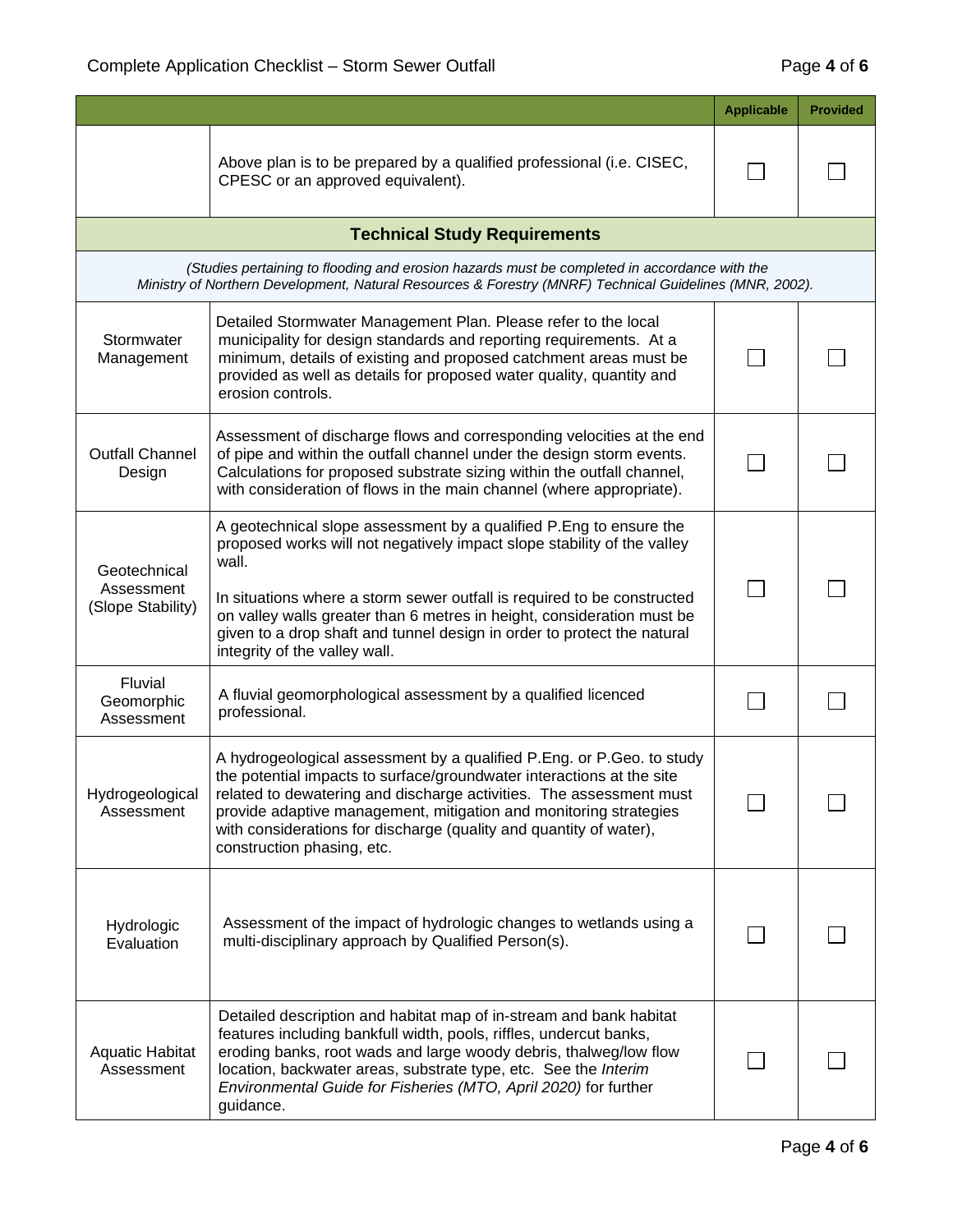|                                                                                                                                                                                                                                                                                                                                                                                                                                                                                                                                                                                                                                                                                              |                                                                                                                                                        |                                        | <b>Applicable</b> | <b>Provided</b> |
|----------------------------------------------------------------------------------------------------------------------------------------------------------------------------------------------------------------------------------------------------------------------------------------------------------------------------------------------------------------------------------------------------------------------------------------------------------------------------------------------------------------------------------------------------------------------------------------------------------------------------------------------------------------------------------------------|--------------------------------------------------------------------------------------------------------------------------------------------------------|----------------------------------------|-------------------|-----------------|
| <b>Ecological Study</b>                                                                                                                                                                                                                                                                                                                                                                                                                                                                                                                                                                                                                                                                      | An Ecological Study. Reference must be made to Conservation<br>Halton's Guidelines for Ecological Studies, available at:<br>www.conservationhalton.ca. |                                        |                   |                 |
|                                                                                                                                                                                                                                                                                                                                                                                                                                                                                                                                                                                                                                                                                              | <b>Other Requirements</b>                                                                                                                              |                                        |                   |                 |
|                                                                                                                                                                                                                                                                                                                                                                                                                                                                                                                                                                                                                                                                                              |                                                                                                                                                        |                                        |                   |                 |
| On November 25, 2013, amendments to the Canadian Fisheries Act, associated Applications<br>for Authorization (under Paragraph 35(2) (b) of the Fisheries Act Regulations) and Information<br>Requirements Regulations came into force. Depending on the scale of works, as you will be<br><b>Fisheries</b><br>conducting a project in/near water, the proponent has responsibilities under the Fisheries Act<br>Act<br>to ensure serious harm to fish is avoided. Please refer to the Department of Fisheries and<br>Oceans (DFO) website for additional information. Alternatively, questions can be directed to<br>DFO by phone 1 855 852-8320 or email fisheriesprotection@dfo-mpo.gc.ca. |                                                                                                                                                        |                                        |                   |                 |
| Staff are aware that the Ministry of Environment, Conservation and<br>Parks (MECP) may have outstanding concerns with respect to species<br>listed on the Species at Risk in Ontario list as it pertains to the<br>Endangered<br>Endangered Species Act (ESA) in the immediate area around this<br>Species<br>project. Please contact MECP directly to determine what detailed<br>project information will be required to begin the ESA approval process:<br>SAROntario@ontario.ca                                                                                                                                                                                                           |                                                                                                                                                        | Applicable                             |                   |                 |
| Prepared by: __________________                                                                                                                                                                                                                                                                                                                                                                                                                                                                                                                                                                                                                                                              |                                                                                                                                                        | Signature: ___________________________ |                   |                 |